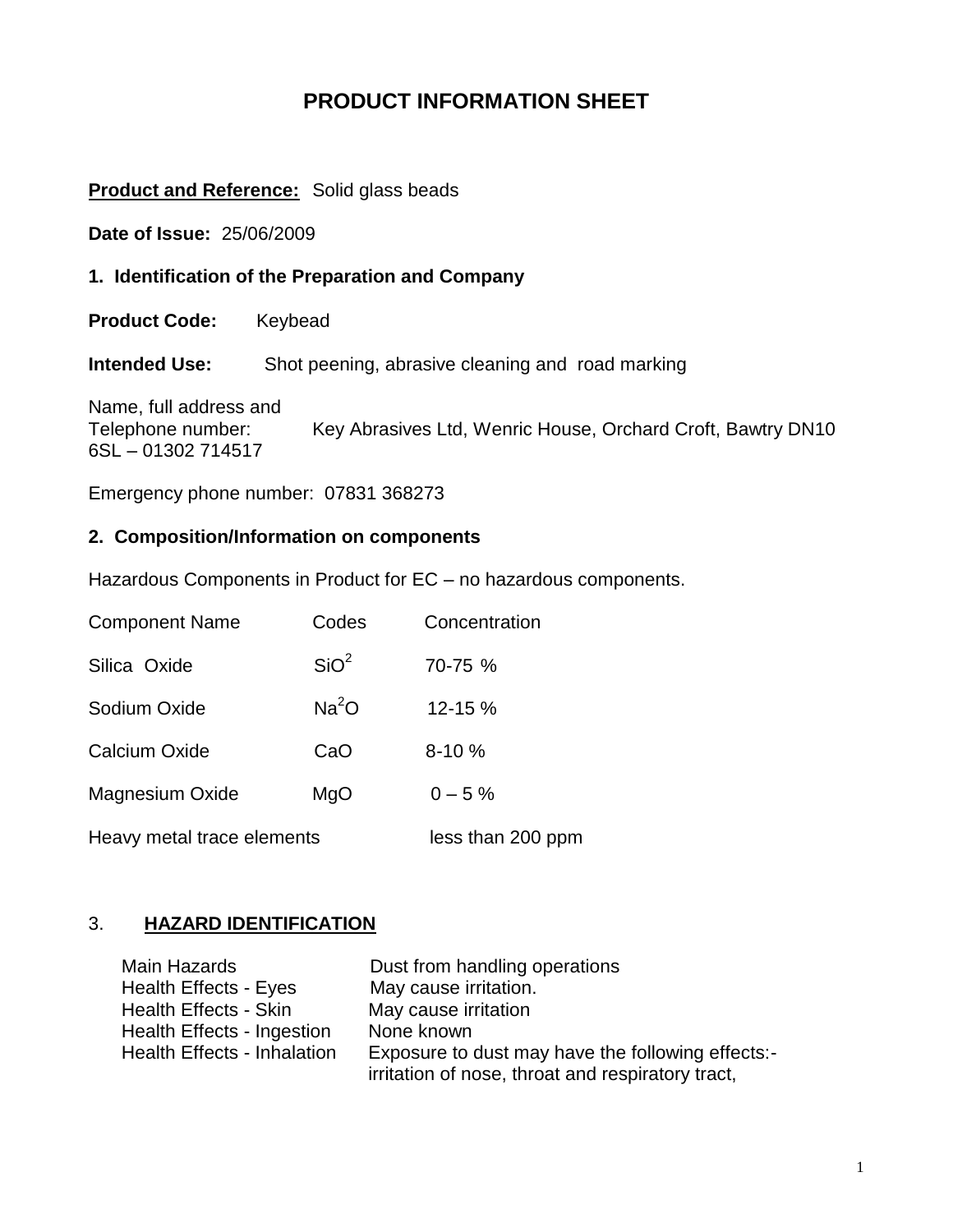### 4. **FIRST AID MEASURES**

#### **General:**

In all cases of doubt, or when symptoms persist, seek medical attention. Never give anything by mouth to an unconscious person.

#### **Inhalation:**

Remove to fresh air, keep the patient warm and at rest. If breathing is irregular or stopped, administer artificial respiration. Give nothing my mouth. If unconscious, place in the recovery position and seek medical advice.

#### **Skin Contact:**

Remove contaminated clothing. Wash skin thoroughly with soap and water or use a proprietary skin cleaner.

#### **Ingestion**:

Mouth rinse and give water to drink.

#### **Eye:**

Eye wash with plenty of water for at least 15 minutes with the eyelids kept open.

#### 5. **FIRE FIGHTING MEASURES**

#### **Extinguishing media:**

**Water** 

### 6. **ACCIDENTAL RELEASE MEASURES**

#### **Recovery measures:**

Material should be kept stored in sealed bags, if spilt it constitutes an extreme slip hazard

Product can be vacuumed or swept up dry or wet . Personnel should use appropriate personal protective equipment particularly if material is in powder form and dry.

#### 7. **HANDLING AND STORAGE**

#### **Handling:**

Avoid breathing dust and spillage whilst handling. Avoid contact with eyes and use in well ventilated areas.

The Manual Handling Operations Regulations may apply to the handling of bags when carrying out assessments.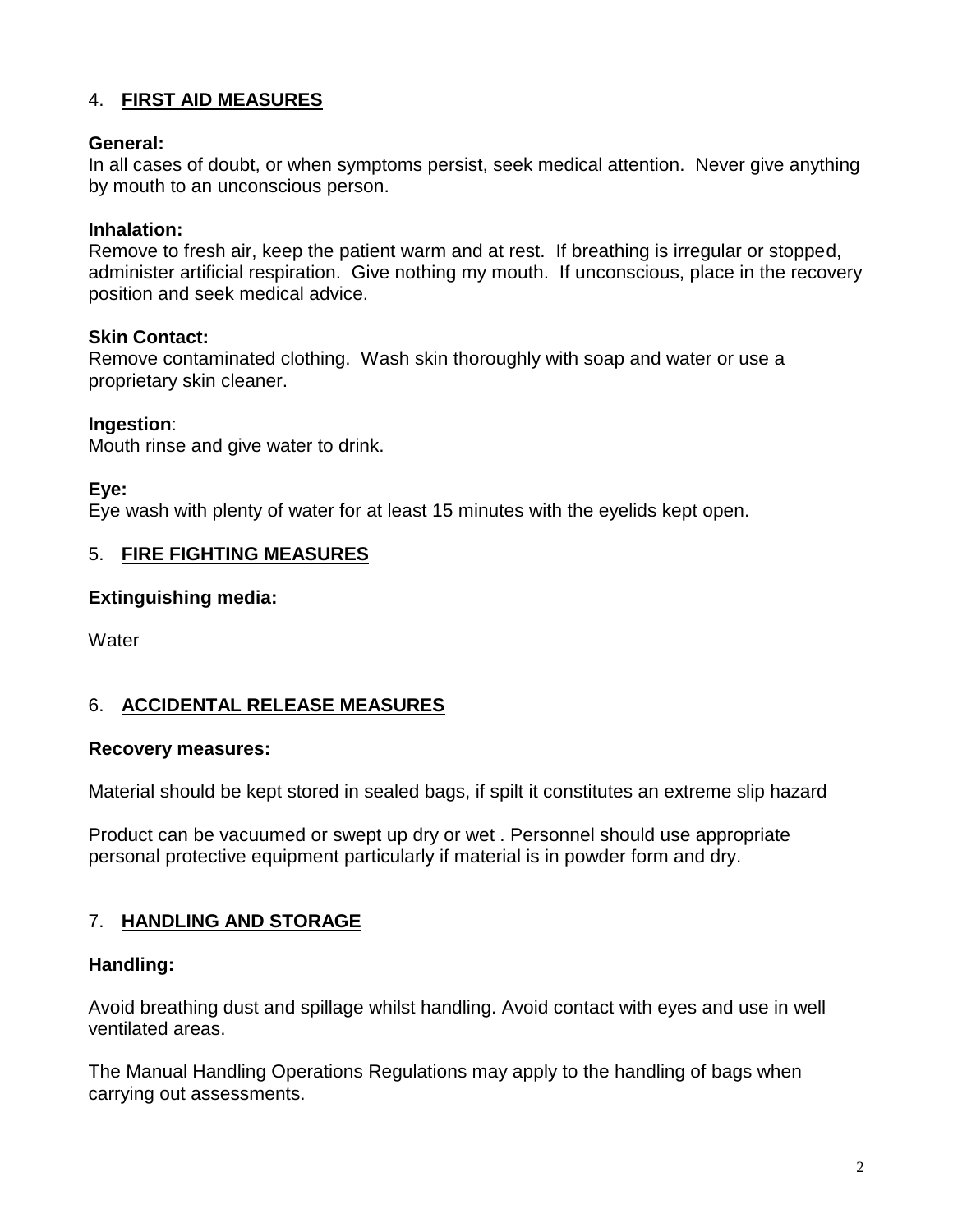# **Storage:**

The storage and use of this product is not subject to any requirements but it should be kept dry where this is important for further process use.

# 8. **EXPOSURE CONTROLS / PERSONAL PROTECTION**

### **General:**

a) Persons with a history of asthma, allergies or chronic or recurrent respiratory disease should only be employed in processes in which this product is used under supervision.

b) Persons with a history of skin sensitisation problems should only be employed in processes in which this product is used under appropriate medical supervision.

### **Engineering Measures:**

Provide adequate ventilation. Where reasonably practicable this should be achieved by the use of local exhaust ventilation and good general extraction during process use.

Occupational Exposure Standards:

| 1. Total dust      | Less than 10 mg per cubic metre 8h TWA |
|--------------------|----------------------------------------|
| 2. Respirable dust | Less than 4 mg per cubic metre 8h TWA  |

### **Personal Protection:**

All Personal Protective Equipment, include Respiratory Protective Equipment, used to control exposure to hazardous substances must be selected to meet the requirements of the COSHH Regulations.

### **Respiratory Protection:**

Air-fed respiratory protective equipment should be worn when this product is shotblasted This should be in addition to the other measures taken to reduce exposure (eg, in booth design and operation and process modifications). Non-essential and unprotected people should be excluded from the area if exposure is impossible.

### **Hand Protection:**

When skin exposure may occur, advice should be sought from glove suppliers on appropriate types. Barrier creams may help to protect exposed areas of the skin but are not substitutes for full physical protection.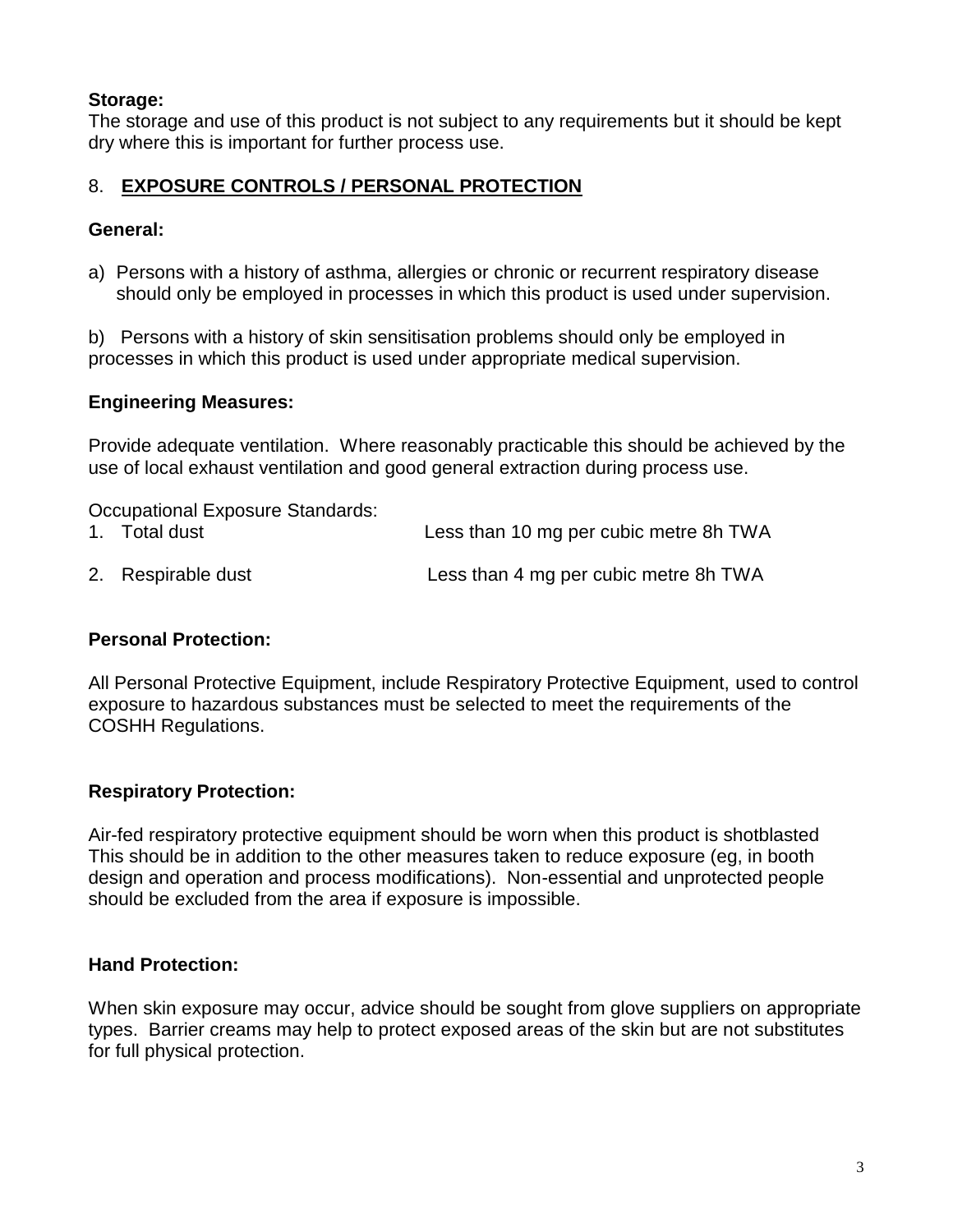### **Eye Protection:**

Eye protection designed to protect against exposure which should be an EC approved helmet in blasting operations.

### **Skin Protection:**

Cotton or cotton/synthetic overalls or coveralls are normally suitable. Grossly contaminated clothing should be removed and the skin washed with soap and water or a proprietary skin cleaner.

# 9. **PHYSICAL AND CHEMICAL PROPERTIES**

| Physical state                        | Solid, round and clear |
|---------------------------------------|------------------------|
| Odour                                 | <b>None</b>            |
| Explosion Limits (%)                  | None                   |
| Flash point:                          | None                   |
| Solubility in water (kg/m3) Insoluble |                        |
| Density (kg/m3)                       | 1325                   |
| <b>Hardness</b>                       | 6 mohs                 |
| Specific gravity                      | 2.5                    |
| <b>Melting Point</b>                  | 1130 C                 |
| <b>Softening Point</b>                | 730 C                  |
|                                       |                        |

### 10. **STABILITY AND REACTIVITY**

| <b>Stability</b>    | Stable under normal conditions |
|---------------------|--------------------------------|
| Conditions to avoid | <b>None</b>                    |
| Materials to avoid  | Hydrofluoric acid              |

### 11. **TOXICOLOGICAL INFORMATION**

| <b>Acute Toxicity</b>                   | No relevant studies identified                                                                                               |
|-----------------------------------------|------------------------------------------------------------------------------------------------------------------------------|
| <b>Irritancy - Eyes</b>                 | Splashes in the eye may cause irritation                                                                                     |
| Irritancy - Skin                        | Repeated or prolonged contact with the product may<br>lead to skin irritation                                                |
| Sub-acute/Subchronic Toxicity           | No relevant studies identified.                                                                                              |
| <b>Chronic Toxicity/Carcinogenicity</b> | Appropriate protective measures and good hygiene<br>practices should be followed in order to minimise<br>potential exposure. |
| Genotoxicity                            | No relevant studies identified.                                                                                              |
| Reproductive/Developmental              |                                                                                                                              |
| <b>Toxicity</b>                         | No relevant studies identified                                                                                               |
| Human Data                              | Inhalation over long periods of time may constitute a<br>health hazard                                                       |
| <b>Additional Data</b>                  | None                                                                                                                         |